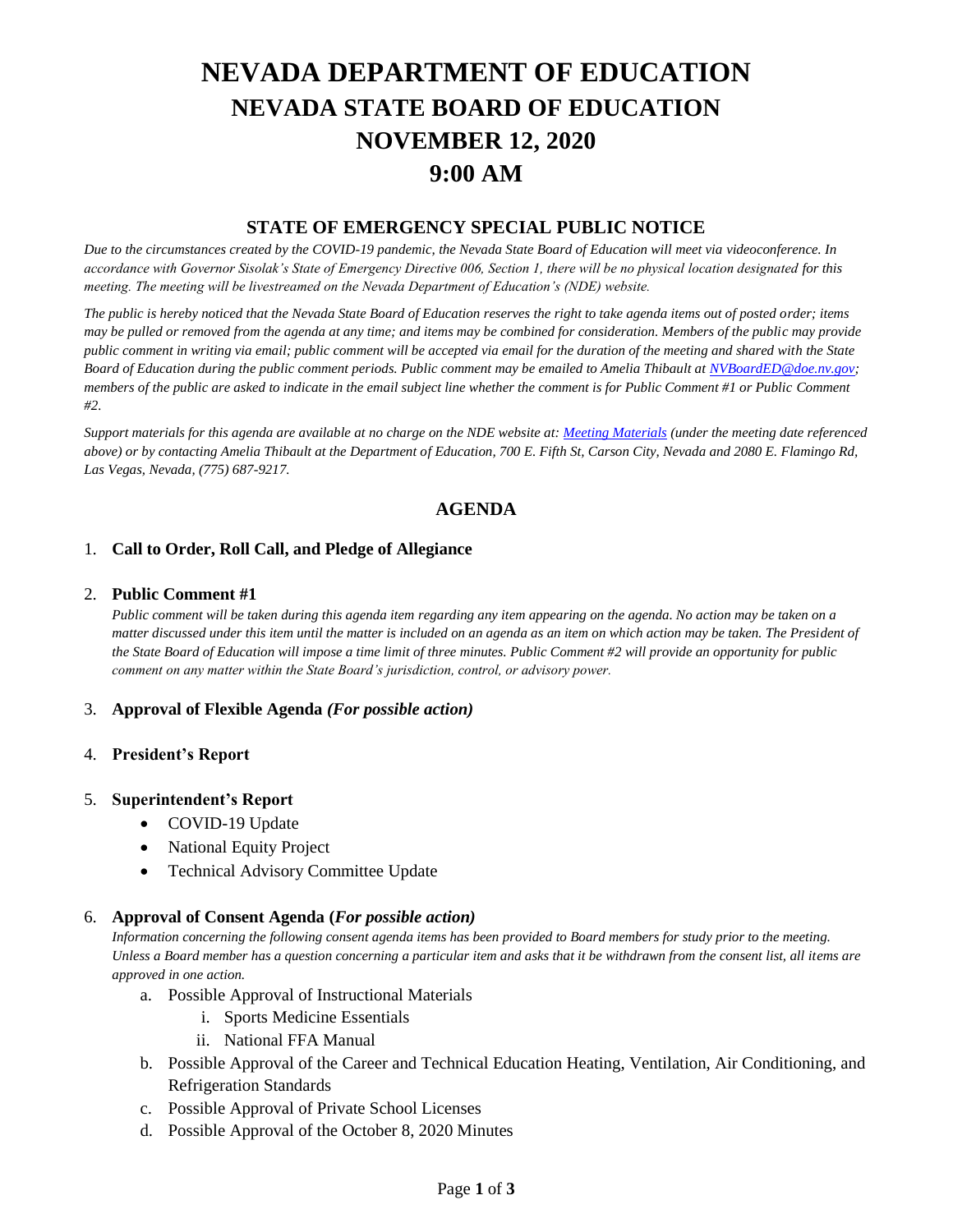7. **Information, Discussion, and Possible Action regarding the Diversity, Equity, and Inclusion** 

**Workgroup of the Nevada State Board of Education** *(Information/Discussion/Possible Action)*

The Board will receive an Update from the Diversity, Equity, and Inclusion Workgroup of the Nevada State Board of Education regarding their October meeting and subsequent discussion.

• Tamara Hudson, Member, Nevada State Board of Education

# 8. **Information and Discussion regarding the Timeline and Plan to Implement the Requirements of Senate Bill (SB) 108 (2017)** *(Information/Discussion)*

The board will receive a presentation regarding the Department's plan to implement the requirements of SB 108 (2017).

- Dave Brancamp, Director, Office of Standards and Instructional Support
- Jaynie Malorni, Education Programs Professional, Office of Standards and Instructional Support
- Andrew Snyder, Education Programs Professional, Office of Standards and Instructional Support

# 9. **Information, Discussion, and Possible Action regarding the Definition of At-Risk**  *(Information/Discussion/Possible Action)*

The Board will receive a presentation regarding the Commission on School Funding's recommendation for an alternative definition for At-Risk, and an update regarding the work of the Commission.

• Heidi Haartz, Deputy Superintendent of Business and Support Services

# 10. **Information, Discussion, and Possible Action regarding the current implementation of Assembly Bill 469 (2017)** (*Information/Discussion/Possible action)*

The Board will receive a presentation regarding the intent and current implementation of Assembly Bill (AB) 469 (2017), relating to the organization of Clark County School District and the placement of educators.

- Mark Newburn, Vice President, Board of Education
- Felicia Gonzales, Deputy Superintendent of Educator Effectiveness and Family Engagement

# 11. **Information and Discussion regarding the Fall Administration of the Measure of Academic Progress (MAP) Assessment under Read by Grade 3 (RBG3)** *(Information/Discussion)*

The Board will receive a presentation regarding the Fall administration of the MAP Assessment under RBG3 including an overview of student performance and engagement as well information regarding supports that are available for educators.

- Dr. Kevin Laxalt, Education Programs Professional, Office of Standards and Instructional Support
- Mark Rincon, Education Programs Professional, Office of Standards and Instructional Support
- Chris Minnich, Chief Executive Officer, NWEA
- Jason Mendenhall, President of State Solutions, NWEA
- Kimm Rombardo, Nevada State Partnership Director, NWEA

# 12. **Information and Discussion regarding District & School Operations and Education during COVID-19** *(Information/Discussion)*

The Board will receive updates on the status and implementation of district reopening plans, operations, and services through the COVID-19 pandemic, as well as some of the supports, challenges, and successes of students and families across Nevada.

- Dr. David Jensen, Superintendent, Humboldt County School District
- Adam Young, Superintendent, White Pine County School District
- Wayne Workman, Superintendent, Lyon County School District
- Reports from Students Across Nevada

# 13. **11:00 A.M. Public Hearing for Regulation R063-20, the Handle with Care Program (***For possible action)*

Notice of Intent to Act upon a Regulation for the amendment of regulations pertaining to Chapter 388 of the Nevada Administrative Code (NAC), pursuant to Senate Bill 80 of the 2019 Legislative Session to establish a